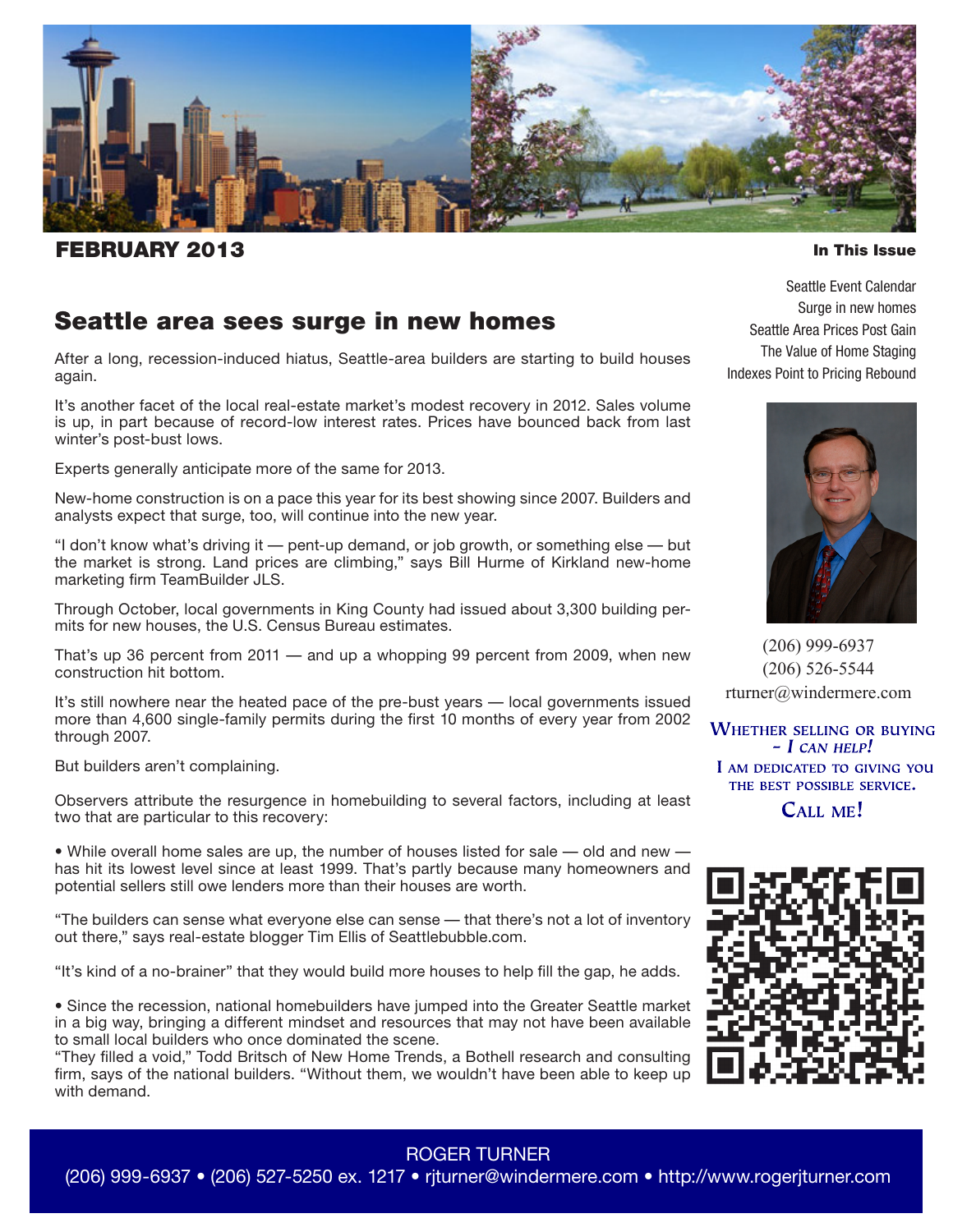#### SEATTLE EVENT CALENDAR

## HOT CHOCOLATE 15k/5k

**March 3, 2013 – Seattle, WA**

Join your fellow runners, walkers and chocolate lovers for the most scrumptious post race party in the nation!!! Hot Chocolate and Fondue will only be the icing on the cake.

#### **Location:**

Fisher Pavilion Seattle Center 305 Harrison Street Seattle, WA 98109

#### **Date & Times**

Fri., March 1, 2013 - 10am – 8pm Sat., March 2, 2013 - 10am – 6pm

Course will start and finish at the Seattle Center\*

5K start time – 6:45am\* 15K start time – 7:40am\* \*start times subject to change

## NORTHWEST WOMEN'S SHOW

**March 1-3, 2013 CenturyLink Field and Event Center - Downtown Seattle**

This 3-day Women's Show will feature seminars on health, wellness & finance; fashion shows; cooking demonstrations. Past celebrity appearances featured the world-famous Richard Simmons ... Anne Rule ... Susan Powter ... and Martin Yan.

Additional show activities include demos on faux painting, home repair and tools just for women.

Northwest Women's Show hours are Fri 11 AM - 7 PM, Sat 10 AM - 6 PM, Sun 10 AM - 5 PM. Tickets are \$15.

Big national volume builders are less sensitive to the vagaries of the local marketplace. "They were put on the planet to do one thing," says Seattle land-use economist Matthew Gardner, "and that's build stuff."

During the recession's darkest days they could self-finance and pay banks cash for foreclosed lots, when many smaller local builders probably would have had trouble qualifying for loans.

# Home equity values roar back

With all the depressing reports about the "fiscal cliff" and potential rollbacks in tax benefits for homeowners, you might have missed some of the positive trends under way for real estate.

Start with homeowners' equity. It's growing again significantly after five years of declines and stagnation.

This is a huge piece of good news that hasn't received the attention it deserves.

After hitting a low of \$6.45 trillion in the final three months of 2011, Americans' combined home equity jumped nearly \$1.3 trillion during the next nine months to \$7.71 trillion — a 20 percent gain — according to the "flow of funds" quarterly estimate released in December by the Federal Reserve.

A homeowner's equity is the difference between the market value of his or her house and the amount of mortgage debt it is carrying. If your real estate would sell for \$400,000 and you have a mortgage balance of \$200,000, your equity is \$200,000.

Equity is a key measure of wealth  $-$  often the largest single item on a family's financial balance sheet — and the Federal Reserve tracks the estimated equity holdings of millions of owners to come up with its quarterly numbers.

As recently as 2007, homeowners' collective equity exceeded \$10.2 trillion. Between that year and late 2011, owners lost nearly \$4 trillion in real-estate wealth.

So the \$1.3 trillion turnaround during the first nine months of 2012 was a big deal.

It reflected the first sustained rebound in home prices in a long time in many — though not all — local real-estate markets.

In a study released just before Christmas, researchers at Seattle-based Zillow.com found that of 177 major metropolitan markets, 135 had experienced net increases in cumulative home values during 2012.

Even if you have negative equity, it's likely that, thanks to appreciation in your area and your continuing payment of principal on your mortgage, your equity position improved.

What's causing price surges like these in cities that cratered just a few years back? Part of it is a recognition by buyers, including investors, that prices hit bottom and won't drop any further.

The intrinsic economic values of houses and land simply exceeded the near giveaway, foreclosure-sale prices prevalent in the post-recession years. Now prices are correcting upward as buyers come back into the market.

But something else has been at work: Virtually all major real-estate markets across the country have seen declines in the availability of homes for sale, in part because some sellers still fear they won't get a good price, and because in some areas large numbers of potential sellers are still underwater on their mortgages.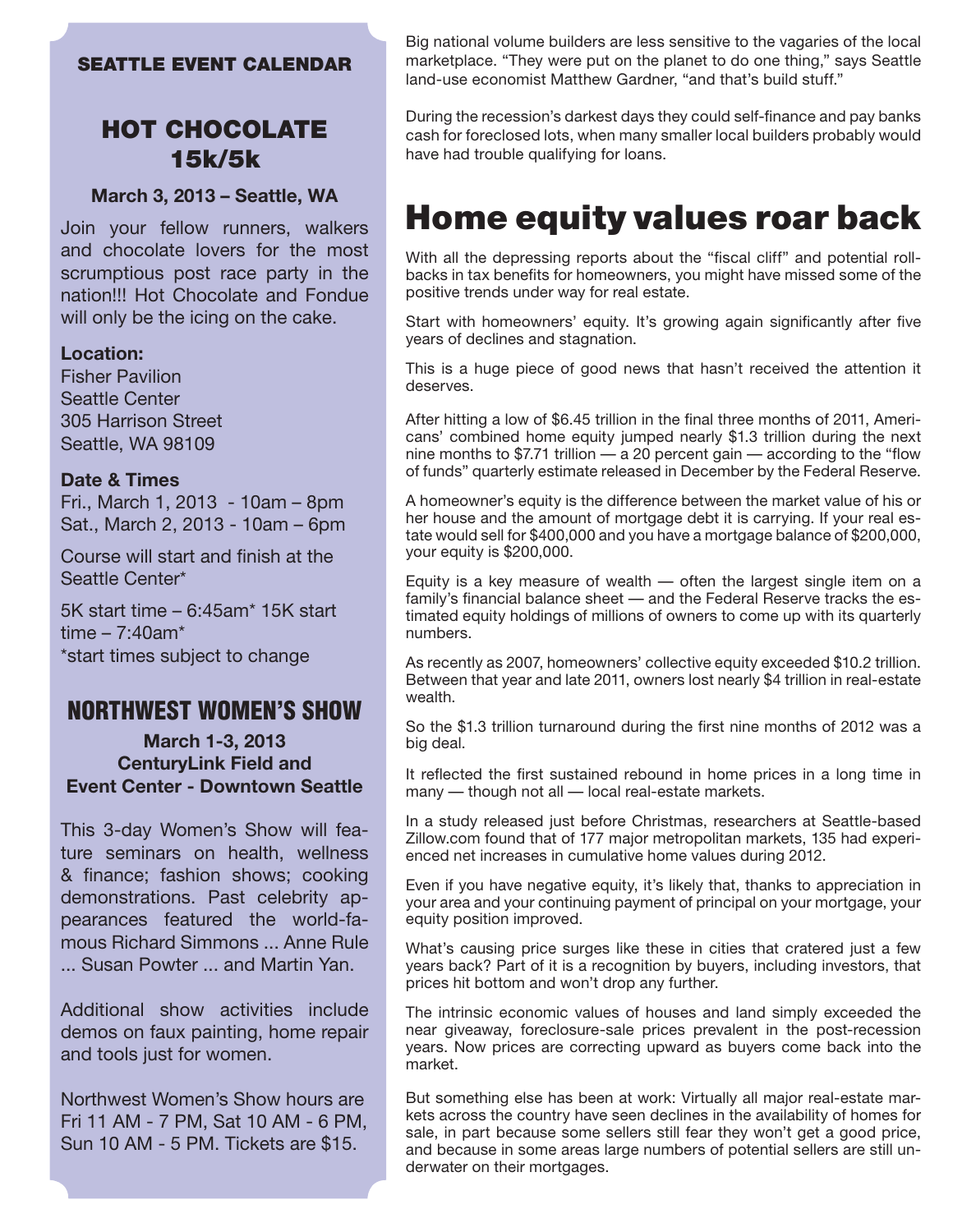In Seattle, there were 43 percent fewer homes listed for sale toward the end of 2012 than the same time the year before. In San Francisco, the deficit was 41 percent, Los Angeles 37.5 percent, metropolitan Washington, D.C., around 28 percent.

Fewer listings mean more competition for what's available for sale on the market, sometimes multiple offers, higher prices, and even the return of escalation clauses in contracts, where buyers' offers contain automatic increases in multiple bid situations. That's already well under way in parts of California, the Pacific Northwest and Washington, D.C., among other areas.

Ultimately higher prices should begin to persuade more sellers to list their homes, pushing inventory higher and creating a healthier, more balanced real-estate environment for 2013.

# 2013: Another Good Year for Housing

Posted in Market News by Matthew Gardner

Well, the time has come again to polish up the old crystal ball, gaze into it, and see what's in store for the housing market in 2013.

Having spent long hours staring into the mists, it appears as if this year will be about as easy to predict as last year. Not because of any fundamental change in the housing market itself – although I so see plenty of adjustments afoot – rather the future is clouded because of the prevailing fractured political environment.

That said, here is what I am looking for this year.

- 1. Interest rates are likely to stay at close to historic lows at least through the middle of this year. Inasmuch as there are some mumblings from members of the Federal Reserve relative to a slowing down in Qualitative Easing (which is basically the printing of money which is then added to the economy in order to stimulate growth) before the end of the year, I do not see this as putting rapid upward pressure on interest rates in the near-term. That said, I do think that they will start to come off their current lows, so now may well be a good time to lock in.
- 2. Housing prices have bottomed out and we will continue to see appreciation in values across the board in 2013. The caveat here is that we are unlikely to see the kind of upward pressure in values that was seen in 2012. Unless we see a rapid increase in inventory levels, look for more modest price increases – but increases we will certainly see.
- 3. In 2012, many were heralding the veritable tsunami of foreclosed homes that were certain to come to market and cause a rapid reversal in price gains. This, of course, did not happen. Many may remember the huge numbers that were being bandied around as to the number of foreclosed homes that were supposedly heading our way. I personally heard numbers as high as five million units. Now that the smoke has cleared somewhat, the numbers are becoming a little clearer.

With a shadow inventory of around 2.3 million units of pending supply, I am actually not too worried at all. We need to get these homes to market and sold, and we will. It's just a matter of how long it will take. With over half of these homes delinquent, but not yet subject to foreclosure proceedings, I believe there will continue to be a shadow well into 2014.

That said, demand from the investment community, as well as from buyers who are not finding sufficient choice in the non-distressed market, should continue to reduce the number of distressed properties.

- 4. Household formations should start to increase but this will not be enough to get the homebuilding industry back into full swing. Many builders are still uncertain, and while they see a supply/demand imbalance in the market, they have not yet pulled the trigger and gotten back to full production. This is likely to remain the case in 2013.
- 5. There are several buyer groups that are expected to make an entry into the market in 2013.

# EMERALD CITY COMICON

**March 1-3, 2013** 

### **Washington State Convention Center Downtown Seattle**

An estimated crowd of over 20,000 people are expected to attend the annual Emerald City Comicon. This three-day event features everything from games, fun tournaments, panels, exhibitors and artists - to celebrity appearance by Lexa Doig, Patrick Stewart, Gillian Anderson and many, many more.

Comicon hours and ticket prices are: Fri 2-8 PM (\$25), Sat 10 AM - 7 PM (\$35) & Sun 10 AM - 5 PM (\$25). 3-day passes are \$65.

## IRISH FESTIVAL

### **March 16-17, 2013 Seattle Center Downtown Seattle**

Irish tunes, step dancing and the Irish jig breathe Irish spirit and life into the Irish Week Festival. Festival-goers can participate in Gaelic games, trace their own Irish history with the help of genealogists or take Irish language lessons. Enjoy movies, cultural exhibits and demonstrations, mingle with Irish celebrities and have a great time. Presented by the Irish Heritage Club of Seattle.

# ST. PATRICK'S DAY PARADE

**March 17, 2013 Seattle Center** 

Starting from 4th Ave at Jefferson in downtown Seattle at 12:30 PM... the parade heads north on 4th Ave to the reviewing stand at Westlake Park, with closing ceremonies at 2 PM at Seattle Center.